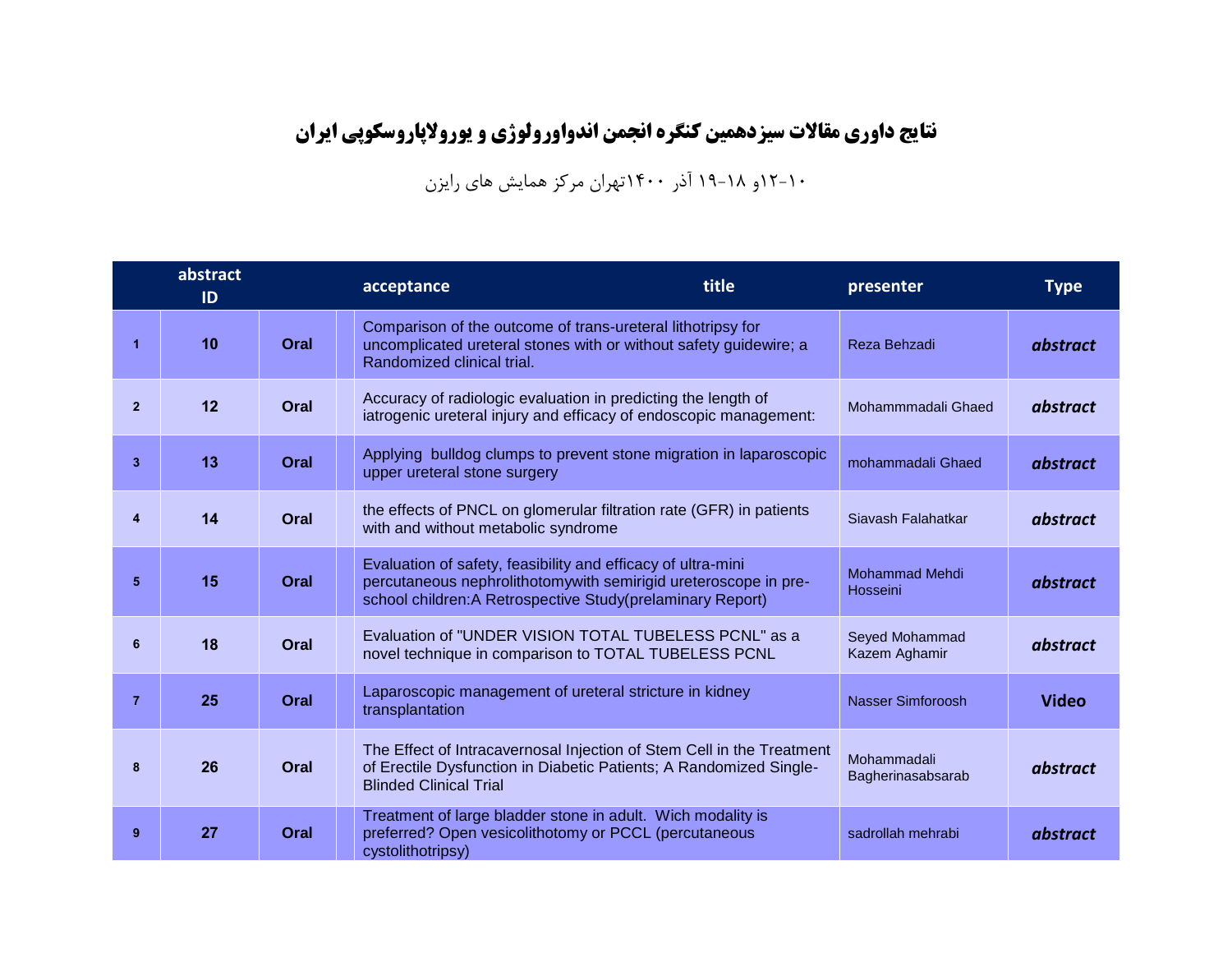| 10 | 29 | Oral          | The efficacy of bupivacaine with and without fentanyl in spinal<br>anesthesia of patients with proximal ureteral stones under<br>transureteral lithotripsy (TUL)                                                                    | Ardalan Akhavan                  | abstract     |
|----|----|---------------|-------------------------------------------------------------------------------------------------------------------------------------------------------------------------------------------------------------------------------------|----------------------------------|--------------|
| 11 | 30 | Oral          | The global, prevalence, and risk factors of postoperative fever after<br>percutaneous nephrolithotomy, a systematic review and meta-<br>analysis for the global burden of postoperative fever after<br>percutaneous nephrolithotomy | Alireza Jafari                   | abstract     |
| 12 | 31 | Oral          | The effect of antibiotic therapy before percutaneous<br>nephrolithotomy on the frequency of postoperative complications, a<br>ten-year follow-up single-center experience                                                           | Alireza Jafari                   | abstract     |
| 13 | 32 | <b>Poster</b> | 2 years old boy with bilateral large and multiple ureter and pelvis<br>stones; TUL and RIRS were done in one session                                                                                                                | <b>Behzad Narouie</b>            | <b>Video</b> |
| 14 | 33 | Oral          | A novel hernia repair technique using percutaneous suture<br>placement under direct laparoscopic vision                                                                                                                             | mohammadali kohansal             | <b>Video</b> |
| 15 | 34 | Oral          | Laparascopic Postchemotrapy RPLND in A case of Testicular<br>feminization                                                                                                                                                           | <b>Hamid Pakmanesh</b>           | <b>Video</b> |
| 16 | 35 | <b>Poster</b> | Laparoscopic exploration In a case with Impression of Swyer's<br>Syndrome                                                                                                                                                           | Mohammadali Kohansal             | <b>Video</b> |
| 17 | 39 | <b>Poster</b> | PUV resection and bladder neck incision with cold knife; safe, fast<br>and effective                                                                                                                                                | Reza Abbasioun                   | <b>Video</b> |
| 18 | 40 | <b>Poster</b> | lap peyloplasty due to abberent vesele                                                                                                                                                                                              | mohsen Varyani                   | <b>Video</b> |
| 19 | 41 | <b>Poster</b> | lap partial nephrectomy in 32 m o/y                                                                                                                                                                                                 | mohsen Varyani                   | <b>Video</b> |
| 21 | 36 | <b>Poster</b> | An isolated torsion of epididymis in a 17-year-old boy: A rare cause<br>of acute scrotum                                                                                                                                            | <b>Mohammad Hamidi</b><br>Madani | abstract     |
| 22 | 37 | <b>Poster</b> | Incidence, Pathology, and Ethnicity Pattern of kidney Neoplasms in<br>the Multi-ethnicity Country of Iran During 2008-2010                                                                                                          | <b>Mohammad Hamidi</b><br>Madani | abstract     |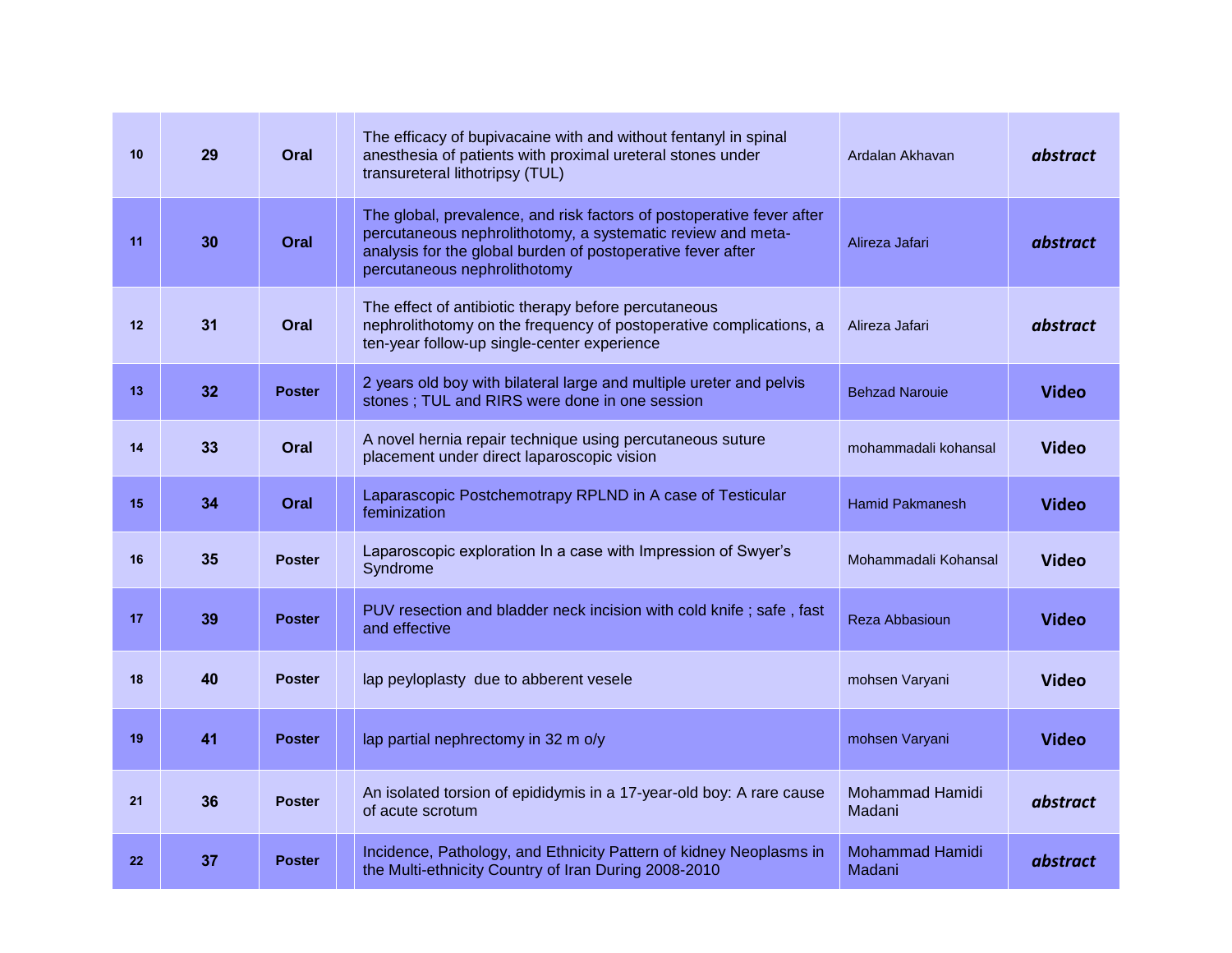| 23 | 38 | Oral          | Effect of partial nephrectomy on blood pressure in patients with<br>renal tumor: systematic Review                                                                                            | <b>Mohammad Hamidi</b><br>Madani | abstract     |
|----|----|---------------|-----------------------------------------------------------------------------------------------------------------------------------------------------------------------------------------------|----------------------------------|--------------|
| 24 | 28 | <b>Poster</b> | Computed Tomographic Estimation of Relationship between Renal<br>size and anthropometric measures                                                                                             | Reza Falahatkar                  | abstract     |
| 25 | 17 | <b>Poster</b> | Efficacy of intravesical Bacillus Calmette-Guérin therapy in elderly<br>patients with non-muscle-invasive bladder cancer: A meta-analysis                                                     | Seyed Mohammad<br>Kazem Aghamir  | abstract     |
| 26 | 11 | <b>Poster</b> | بررسی فراوانی سرطان بروستات در بیماران مراجعهکننده به بیمارستان شهید بهشتی همدان<br>که طی سال های ۱۳۹۰ تا۱۳۹۸ با تشخیص هایپرپلازی خوش خیم پروستات تحت عمل<br>بروستاتکتومی یا TURPقرارگرفتهاند | Mohsen Alemi                     | abstract     |
| 27 | 16 | <b>Poster</b> | whether human chorionic gonadotropin (HCG) reduces the use of<br>laparoscopy in patients with unilateral cryptorchidism?                                                                      | <b>Behzad Narouie</b>            | abstract     |
| 28 | 42 | Oral          | Distal ureteral avulsion caused by ureteroscopy, Endoscopic<br>management: A Case Report                                                                                                      | ramin borabadi                   | abstract     |
| 29 | 43 | Oral          | Post-PCNL (Percutaneous Nephrolithotomy) prolonged leakage; A<br><b>Case Report</b>                                                                                                           | <b>Behnam Shakiba</b>            | <b>Video</b> |
| 30 | 44 | <b>Poster</b> | lap pyelolithotomy; video                                                                                                                                                                     | Mohsen Varyani                   | <b>Video</b> |
| 31 | 45 | Oral          | endoscopic management of distal ureteral avulsion; video                                                                                                                                      | Ramin borabadi                   | <b>Video</b> |
| 32 | 46 | Oral          | Laparoscopic-assisted percutaneous nephrolithotomy (PCNL) for a<br>patient with an ectopic pelvic kidney stone.                                                                               | Asghar Alizadeh                  | <b>Video</b> |
| 33 | 47 | Oral          | LAPAROSCOPIC ILEAL SYCTOPLASTY                                                                                                                                                                | Robab Maghsoudi                  | <b>Video</b> |
| 34 | 50 | Oral          | Laparoscopic and mini-laparoscopic management of ectopic<br>adrenal masses: three case reports                                                                                                | Mehdi Dadpour                    | <b>Video</b> |
| 35 | 54 | <b>Poster</b> | Laparoscopic Large Adrenal Cyst Removal                                                                                                                                                       | H Hoshyar                        | <b>Video</b> |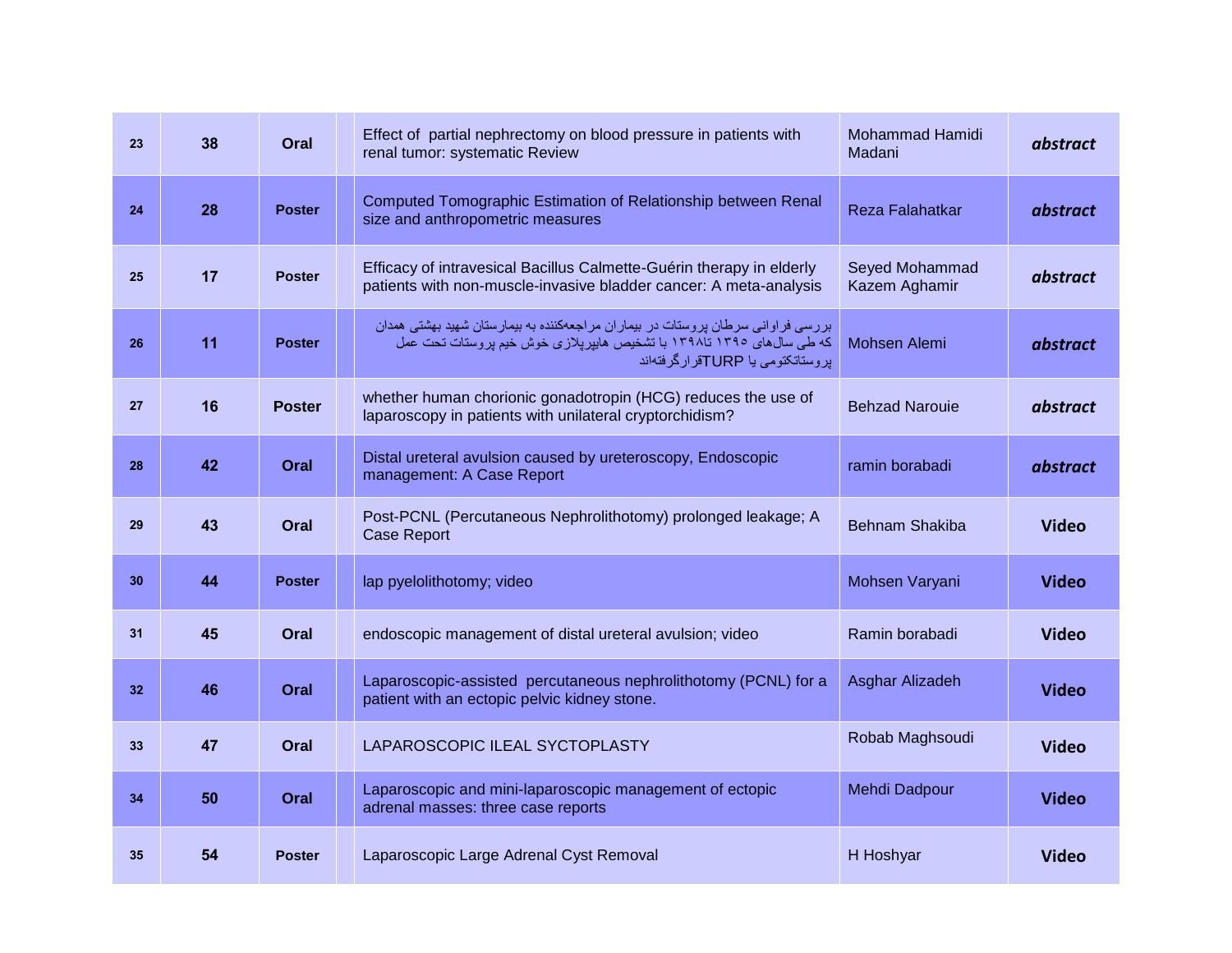| 36 | 55 | Oral          | How to treat instrument malfunctioning during laparoscopy                                                                                                        | H Hoshyar                        | <b>Video</b> |
|----|----|---------------|------------------------------------------------------------------------------------------------------------------------------------------------------------------|----------------------------------|--------------|
| 37 | 56 | Oral          | Inferior mesenteric saving in Post Chemotherapy Laparoscopic<br><b>RPLND</b>                                                                                     | Abbas Basiri                     | <b>Video</b> |
| 38 | 57 | <b>Poster</b> | Post Chemotherapy Laparoscopic RPLND                                                                                                                             | Abbas Basiri                     | <b>Video</b> |
| 39 | 48 | <b>Poster</b> | Vulvar Pyogenic Granuloma in Adult Female Population: A Case<br>Report and Review of the Literature                                                              | Alireza Zadmehr                  | abstract     |
| 40 | 49 | <b>Poster</b> | Primary Epidermoid Cyst of the Clitoris in Adult Female Population:<br>Three Case Reports and Introducing a Safe Surgical Approach.                              | Alireza Zadmehr                  | abstract     |
| 41 | 52 | <b>Poster</b> | Trans Abdominal Sacral Colpopexy Using PVDF: A Mid-Term<br>Review of Anatomical and Subjective Outcomes                                                          | Mehdi Dehghani                   | abstract     |
| 42 | 53 | <b>Poster</b> | The Effect of Periurethral Injection of Pure Platelet-rich Plasma in<br>the Treatment of Urinary Incontinence in Female Patients: a<br>randomized clinical trial | Atefe Eslami                     | abstract     |
| 43 | 58 | Oral          | Investigating the outcomes of laparoscopic pyelolithotomy in a<br>referral center during a long period of time                                                   | <b>Mohammad Hamidi</b><br>Madani | abstract     |
| 44 | 59 | <b>Poster</b> | Ultrasonography-guided percutaneous nephrolithotomy in cases of<br>retro-renal colon and hepatosplenomegaly                                                      | Mehdi Dadpour                    | abstract     |
| 45 | 60 | Oral          | Laparoscopic adrenalectomy in a patient with a recent history of<br>extensive retroperitoneal hemorrhage                                                         | Mehdi Dadpour                    | <b>Video</b> |
| 46 | 61 | Oral          | Laparoscopic removal of a broken ureteral stent                                                                                                                  | Mehdi Dadpour                    | <b>Video</b> |
| 47 | 62 | Oral          | Laparoscopic ureteral reimplantation in a child with history of open<br>ureteral reimplantation                                                                  | Mehdi Dadpour                    | <b>Video</b> |